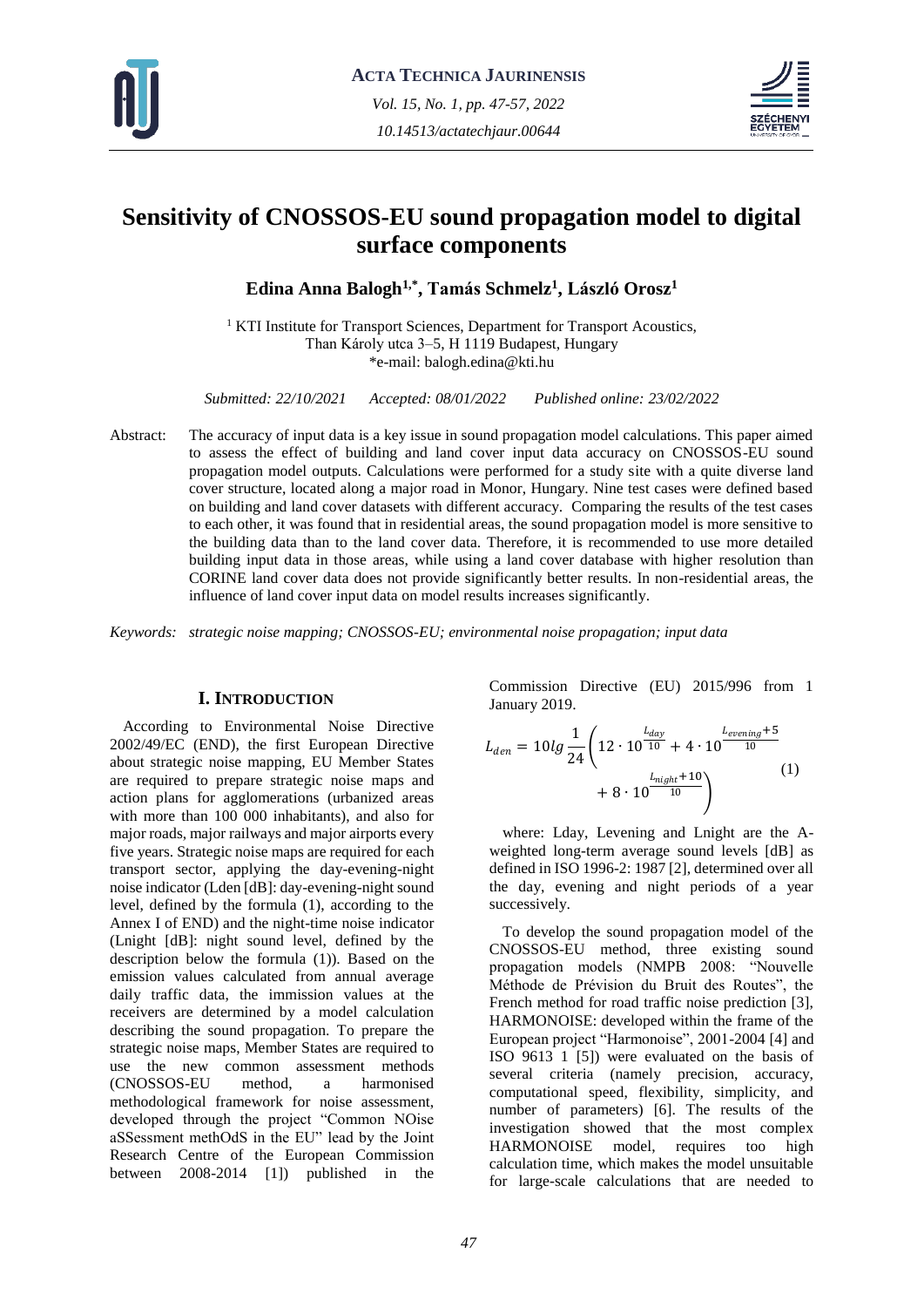prepare strategic noise maps. Furthermore, the flexibility of the HARMONOISE model is presumably not relevant for strategic noise mapping, which is based on yearly-averaged noise indicators. Consequently, the NMPB 2008 model was suggested to be applied in the CNOSSOS-EU method. Examining test cases, another comparative analysis of the above three models gave the result that the HARMONOISE model does not perform better than the two simpler ones [7]. The reason for this may be that the HARMONOISE model is more sensitive to the input data. It was pointed out that it is not expected that the data to be used for strategic noise mapping would be more detailed than now.

The CNOSSOS-EU sound propagation model based on NMPB, is a point-to-point sound propagation method. From the sound emission level at the source, the sound level at the receiver is calculated by subtracting attenuation terms, which represent geometrical attenuation, air absorption, ground attenuation and screening attenuation [8]. Two particular types of atmospheric conditions (favourable and homogeneous) are taken into account. The long-term occurrence of favourable conditions is described by parameter p with a value of between 0 and 1 [1]. The acoustic absorption of the ground is represented by a dimensionless coefficient G with a value of between 0 and 1, which is independent of frequency [1].

A number of problems with the CNOSSOS-EU sound propagation model has been identified (e.g. concerning the Rayleigh-criterion and the retrodiffraction [8]) since it was published in Directive 2015/996. In 2018–19 a study was prepared by an EU working group with a view to establish the refining of the COSSOS-EU method, including its sound propagation parts [9] [10]. Based on that study, the amendments were published in Commission Delegated Directive (EU) 2021/1226.

The quality of input data is a key issue for preparing strategic noise maps with sufficient accuracy. As each EU member state can use different sources for input levels, it is difficult to obtain comparable results in spite of the common calculation method [11]. A data guideline would be needed to solve that problem [11], but no instructions have been published so far. Therefore, each member state is responsible for the selection of input data sources.

When selecting the input datasets to be used, availability, cost and required data processing have to be considered. Calculation time is another important issue to be examined for making a decision about the number and the accuracy of parameters taken into account in the model. The required accuracy of the input data should be determined considering the above aspects, besides the strategic level and the scale of the task.

The impact of input data on the outputs of model calculations has been discussed in several articles. Morley et al. assessed the performance of the CNOSSOS-EU road traffic noise prediction model using input data with different resolutions [12]. Six test scenarios were examined from the highest to the lowest resolution dataset. Both input data determining the emission (e.g. traffic flow, speed limits) and those influencing the sound propagation (e.g. land cover, building heights and topography) were analysed. The effect of traffic flow data proved to be the most significant factor in model calculations.

Aballéa et al. investigated the sensitivity of outdoor sound propagation predictions to environmental parameters to suggest different simplified approaches which can be used to reduce the calculation time, providing results that still meet the accuracy requirements [13]. Among other parameters, the ground effect was investigated, comparing cases with various heterogeneity values of ground surface absorption to a case assuming a homogeneous equivalent ground surface. It was stated that the difference in the A-weighted global excess attenuations calculated for the real case and the average ground surface does not exceed 0.3 dB.

Concerning the environmental noise propagation model calculations, the main influencing factors to be taken into account are the following:

- atmospheric absorption (which depends on the distance from the source and the atmospheric conditions);
- topography:
- foliage;
- acoustic characterisation of ground;
- obstacles (e.g. buildings and barriers);
- meteorological conditions (e.g. temperature gradient, wind direction).

The required accuracy of building data is an important issue, because the cost of such databases is quite significant in the implementation of strategic noise mapping tasks. Land cover data which can be used to describe the acoustic absorption properties of the ground is important to be examined, as assigning G values used in CNOSSOS-EU model to various land cover classes provided by different land cover data sources is not obvious. A sensitivity analysis could provide information on the importance of the accuracy of land cover data in sound propagation model calculation.

Several data sources for buildings used in sound propagation model calculations are discussed in the relevant literature, some of which provide data at the international level, while others are only available in a given country. The data model for noise simulation studied by Kumar et al. contains the following data for buildings: class of building, function (residential, public or industrial), usage, year of construction,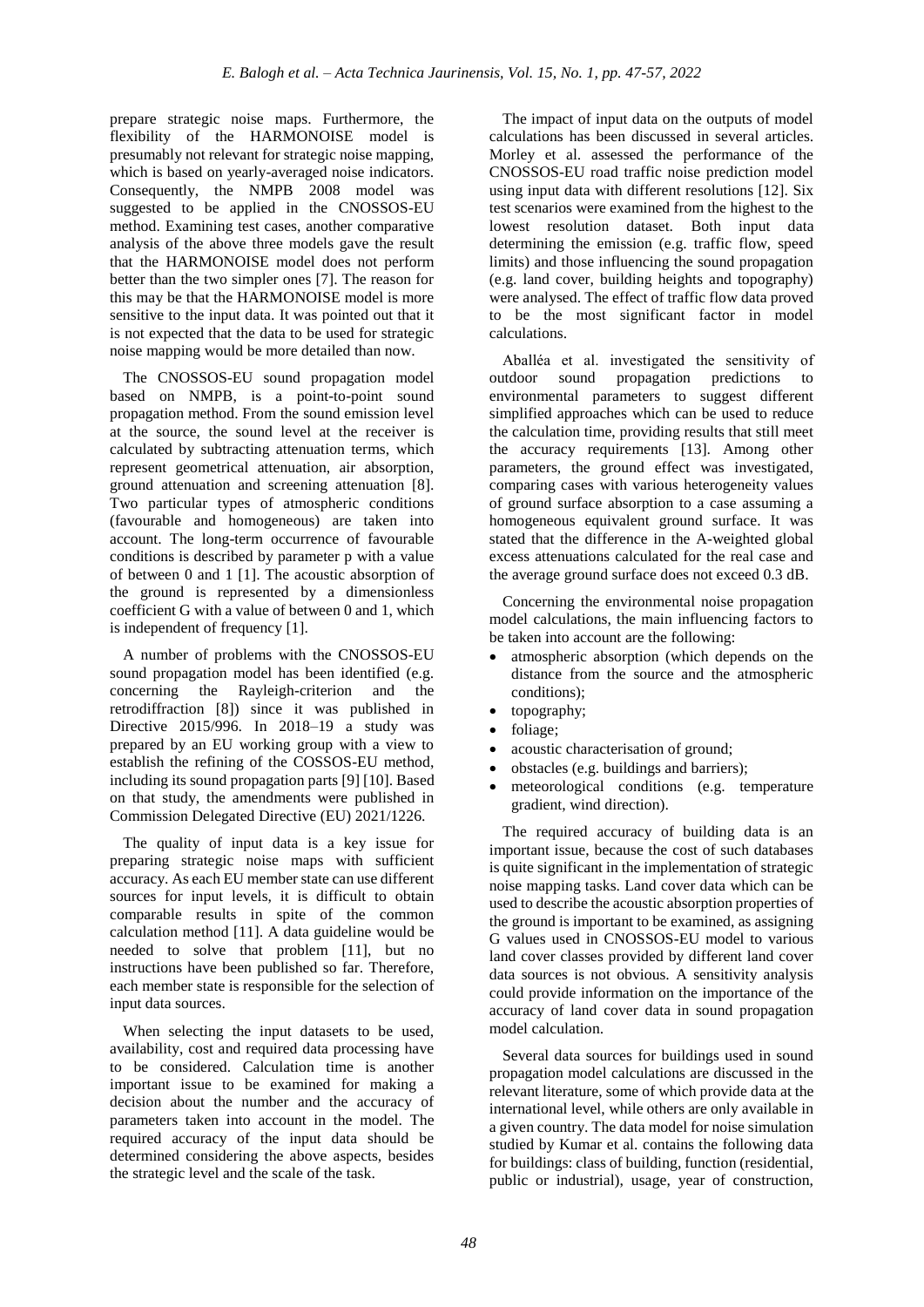year of demolition, type of the roof, measured height, number of the stories above and below ground and their heights [11]. Morley et al. examined two versions concerning the building height: in the higher resolution version, individual building heights from LiDAR measurements were applied, while in the lower resolution case generalized surface provided by averaging the LiDAR building heights over a 50 m grid or the constant value of 9.5 m were used [12]. The Irish guide for CNOSSOS-EU adaptation denotes OSiPRIME 2 product as the possible source of 2D building data, while building heights are recommended to be derived from LiDAR datasets or based on site surveys on the number of stories or estimated height values [14]. In the examination of the spatial relationship between air pollution and noise caused by traffic in two Danish cities, polygon shapefile of building footprints based on a national dataset (Kort10DK) was used with estimated building heights applying a national elevation model having 1 m  $\times$  1 m resolution [15].

Concerning the acoustic absorption of the ground, Kumar et al. used an attribute to model the degree of noise absorption by the land area with the values of 0 (hard), 0.5 (medium/middle) and 1 (soft) [11]. In the sensitivity analysis of Aballéa et al., two types of ground (reflective and absorbing) modelled by two impedances were taken into account [13]. In the examination performed by Morley et al., the extra detailed OS MasterMap Topography Layer® (1 m precision) was used in the higher resolution test cases, while the lower resolution versions were based on the less detailed CORINE 2006v16 database (~100 m precision) [12]. (The CORINE

land cover dataset was developed in the framework of the CORINE - CO-oRdination of INformation on the Environment programme, accepted by the European Commission in 1985.) In Ireland, the following datasets are available: OSiPRIME2 (with a resolution of 1:1 000, 1:2 500, 1:5 000), OSi DigiCity (1:15 000), OSi LiDAR (may not be available in all areas of the country), CORINE (1:100 000) [14]. In the study of Khan et al. on the spatial relationship between traffic-related air pollution and noise, CORINE land cover data (version 2012) with a spatial resolution of 100 m was applied [15].

The aim of the present study is to examine the effect of the accuracy of building and land cover data on CNOSSOS-EU sound propagation model outputs, comparing results based on different data sources to each other. Road traffic was taken into account as a source, and calculations were performed on datasets from a study site located along a major road. The aim was to provide recommendations on how detailed building and land cover input data are worth using in strategic noise mapping tasks. It was expected that the accuracy of building data is particularly significant in residential areas, while the influence of land cover data may increase in areas with fewer buildings and a more diverse land cover characteristic.

#### **II. DATA ACQUISITION AND METHODS**

#### **1. Study area**

The study site shown in **Fig. 1** is located in the Municipality of Monor, which is a town in Pest



*Figure 1. Study site /Sources of data: buildings: Regulatory Plan of Municipality of Monor, www.monor.hu; road geometry and foliage: 2019 orthophotos, Lechner Knowledge Center, www. geoshop.hu/*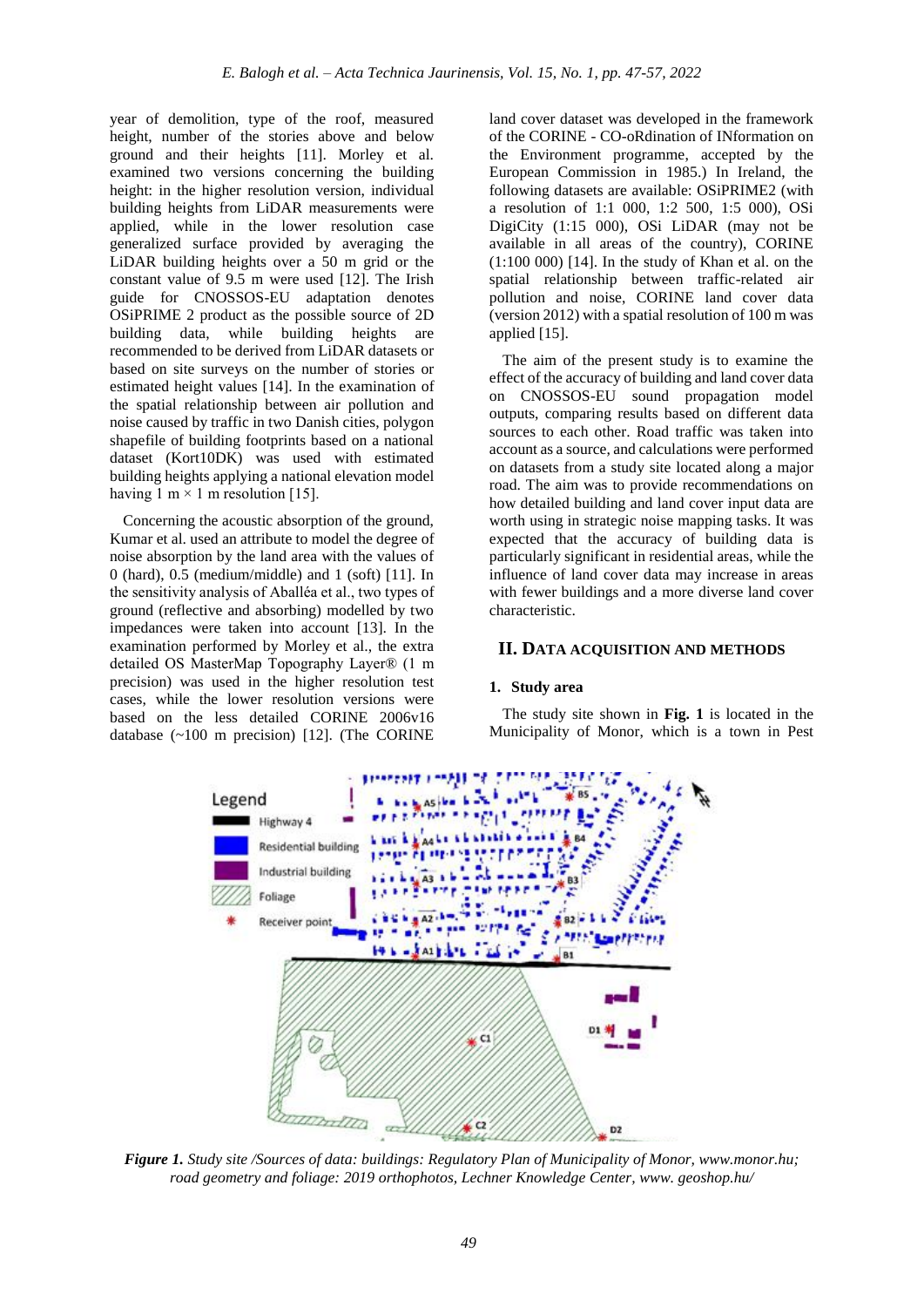County with a population of 17 626 [16]. The study site is crossed by Highway 4, which is a major road according to the 49/2002 EU Directive, as it has more than three million vehicle passages a year on the examined section [17]. The total area of the study site is 0.53 km2. In site selection, it was a main aspect that the land cover is quite different on the two sides of the area. On the left side of Highway 4, there is a residential area consisting mainly of detached houses, with some shops and restaurants, while on the other side of the road, the area is mainly covered by forest, and there is a small industrial area as well. Another important factor was that several different building data sources and both CORINE and Urban Atlas as land cover databases were available for that area.

# **2. Input data**

Some of the input data used in the sound propagation model were available directly, while other data were generated by digitizing different maps or based on on-site surveys.

# *A. Emission*

Road traffic noise emission was determined applying the CNOSSOS-EU calculation method, based on the 2020 annual average daily traffic flow data [17]. Vehicle categories on which the Hungarian traffic count is based were assigned to the CNOSSOS-EU vehicle classes. The speed limit for all vehicle categories was considered as 50 km/h according to the traffic regulation for that given road section.

# *B. Buildings*

Different data sources were used for the purpose of sensitivity analysis. The data sources and the input data provided by them were the following:

- Regulatory Plan of Municipality of Monor (2010, freely available on the official website of the municipality, www.monor.hu): building footprints (see Fig. 1);
- orthophotos (2019, provided by the Lechner Knowledge Center, www.geoshop.hu): building footprints;
- site survey (July 2021): building heights (reference building heights were measured and the height of the other buildings were established based on the number of levels, roof type and other characteristics e.g. mezzanine-floor), function of buildings (noise sensitive buildings: residential, educational; auxiliary buildings: outbuildings, garages, industrial buildings, shops, restaurants etc.), refined building footprint datasets (e.g. by deleting buildings present in the 2019 orthophotos or the 2010 Regulatory Plan but that no longer exist, recording roofed terraces and carports, which are considered as "floating screens" in model calculation).

Based on these available data sources, three input datasets with different accuracy were composed:

- building footprints based on the Regulatory Plan and estimated building heights, assigning a constant value of 6 m for each building uniformly (Regulatory Plan, version "a");
- building footprints based on the Regulatory Plan and building heights based on the results of the site survey (Regulatory Plan, version "b");
- building footprints based on 2019 orthophotos and building heights based on the results of the site survey (orthophotos).

# *C. Land cover*

The different data sources and the provided input data were the following:

- CORINE (2020, version 2020 20u1): land cover classes;
- Urban Atlas (2020, version UA2018\_v012): land cover classes;
- orthophotos (2019, provided by the Lechner Knowledge Center, www.geoshop.hu): extra absorbing areas identified in the residential areas (e. g. gravel or asphalt roads and car parks in the yards), where acoustic absorption properties are different from the ones of gardens.

Based on these three data sources, the following input datasets with different accuracy were created:

- CORINE land cover classes to which the suitable G values were assigned, e.g.  $G=1$  for classes "Broad-leaved forest" and "Pastures"; G=0 for class "Industrial or commercial units" (CORINE);
- Urban Atlas land cover classes to which the suitable G values were assigned, e.g. G=1 for classes "Forests" and "Pastures"; G=0.7 for class "Discontinuous dense urban fabric"; G=0 for class "Other roads and associated land" (Urban Atlas);
- Urban Atlas land cover classes, improved with the extra reflective areas (G=0), based on the orthophotos (Urban Atlas+).

Land cover classes on the study site according to the different datasets are shown in **Fig. 2-3**. Note that in **Fig. 2-3** orthophotos from 2010 are shown, which are free to publish (source: fentrol.hu, Lechner Knowledge Center), in the model calculation building data based on 2019 orthophotos were used, nevertheless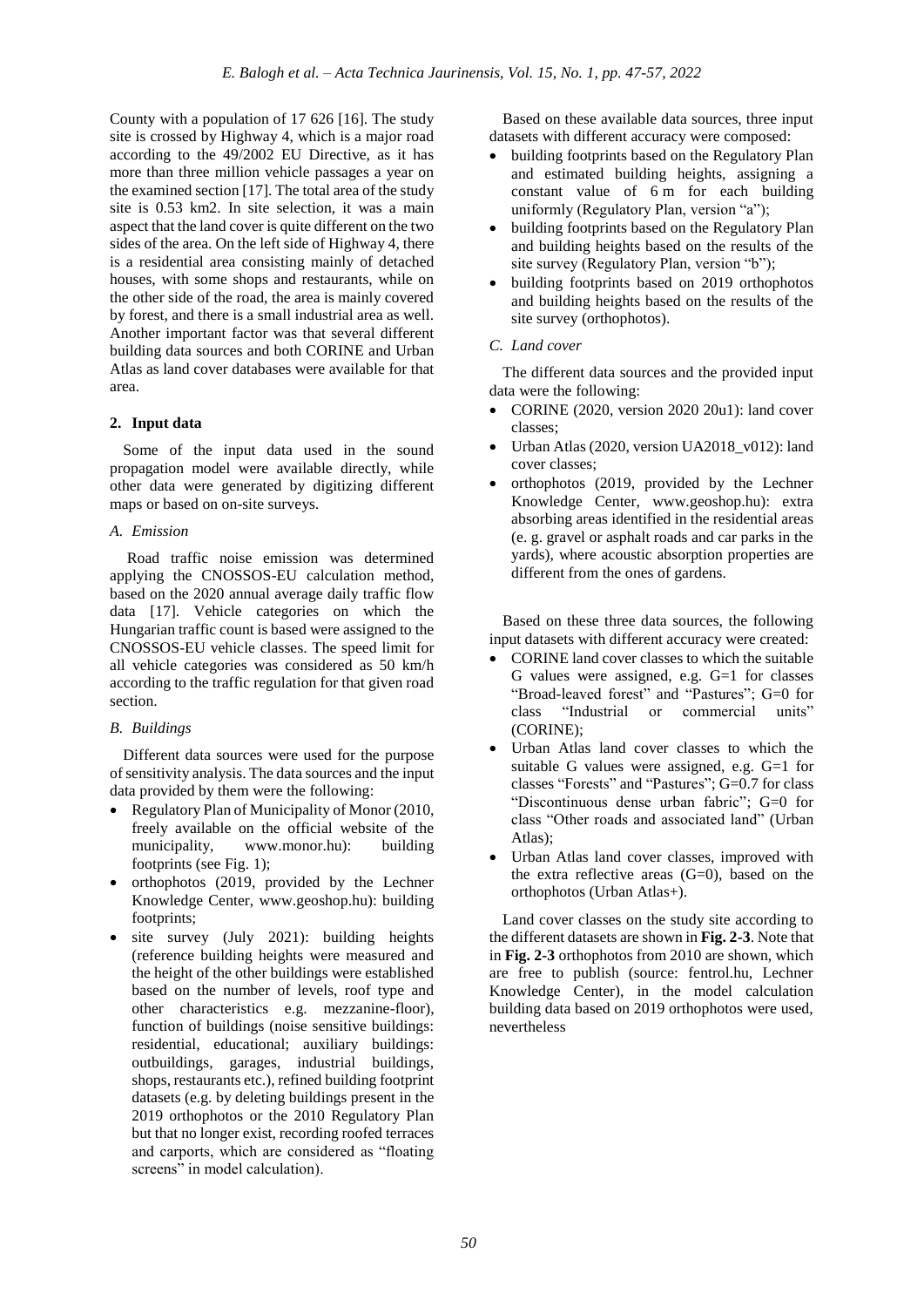

*Figure 2. Land cover classes on the study area (CORINE)*

# *D. Topography*

The digital terrain model (DDM5) is based on contour lines of topographic maps at the scale of 1:10 000, corrected by stereophotogrammetric evaluation. The dataset was provided by the Lechner Knowledge Center, www.geoshop.hu (downloaded in June 2021).

## *E. Foliage*

Foliage dataset was generated from 2019 orthophotos (provided by the Lechner Knowledge Center, www.geoshop.hu) with height data evaluated based on site survey (July 2021).

#### *F. Road geometry*

Road geometry data was generated from 2019 orthophotos (provided by the Lechner Knowledge Center, www.geoshop.hu).

#### *G. Meteorological conditions*

As the input data for meteorological conditions were not the subject of the investigation, there was no need for data that describes real conditions accurately. As there is no data available yet in Hungary for parameter p, a value of 0.5 were considered in the model calculation for each part of the day (namely for day, evening and night periods).

## **3. Test cases**

Nine test cases were defined based on the building and land cover datasets with different accuracy. The test cases and their abbreviated names are shown in **Table 1**.



*51 Figure 3. Land cover classes on the study area a) Urban Atlas b) Urban Atlas +*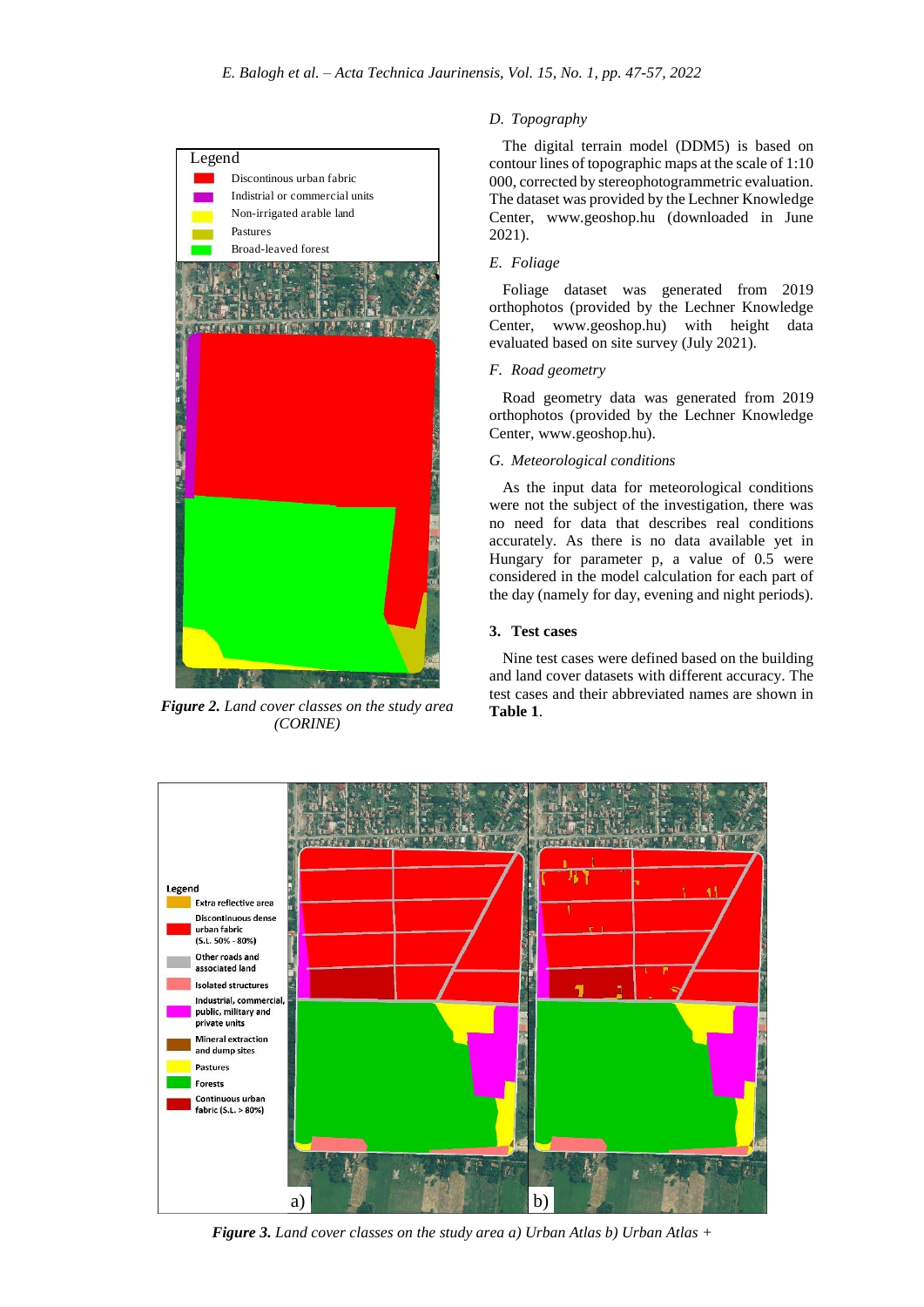| <b>Building</b>                       | Land cover data source  |                              |                          |  |  |
|---------------------------------------|-------------------------|------------------------------|--------------------------|--|--|
| data source                           | <b>CORINE</b>           | <b>Urban</b><br><b>Atlas</b> | <b>Urban</b><br>$Atlas+$ |  |  |
| Regulatory<br>$Plan -$<br>version "a" | $RPa-$<br><b>CORINE</b> | RPa-UA                       | $RPa-UA+$                |  |  |
| Regulatory<br>$Plan -$<br>version "b" | $RPh-$<br><b>CORINE</b> | RPb-UA                       | $RPh - UA +$             |  |  |
| Orthophotos                           | ORTO-<br><b>CORINE</b>  | ORTO-UA                      | ORTO-<br>$UA+$           |  |  |

*Table 1. Test cases*

For the comparison of the performance of each test case, results provided by the ORTO-UA+ test case was considered as the reference value, since it was based on the most detailed building and land cover datasets.

For the same reason, to assess the influence of building input data on the model results, the test cases using building data based on orthophotos were considered as "building reference values". Referring to land cover input data, test cases based on the Urban Atlas+ dataset were regarded as "land cover reference values".

# **4. Sound propagation calculation**

Sound propagation calculation was performed using the SoundPLAN software (version 8.2), based on the CNOSSOS-EU Road: 2015 calculation method. 14 receiver points were designated: points A1–A5 and B1–B5 are located in the residential area on the left side of Highway 4, while on the other side, points C1–C2 are found in the forest and points D1– D2 were designated in and behind the industrial area (see Fig. 1). At each receiver point, the day-nightevening sound levels (Lden [dB]) were calculated at a height of 4 m.

#### **III. RESULTS AND DISCUSSIONS**

Day-evening-night sound levels (Lden) at each receiver point for the nine test cases are given in **Table 2**.

At each receiver point, the maximum difference amongst the results for the different test cases (namely the range of Lden values) was calculated (see Fig. 3). In the residential area, the values of maximum differences are quite small at the receiver points close to the source (less than 1 dB at points A1 and B1). Away from the source, while Lden values decrease, the ranges increase significantly (it exceeds 6 dB at point B4), as differences between the different data sources exercise their effect more strongly on the longer propagation path. At the furthest receiver points, there are smaller ranges again, as out of the study site there are no buildings and ground effect given in the model; therefore, the propagation conditions are the same for each test case. In the woodland, the differences amongst the test cases are negligible (the range is 0.2 dB at point C1 and 0.5 dB at point C2), as there are no buildings in that area and the land cover input data according to the different sources is quite similar (see Fig. 2). In the industrial area, there is a more significant range in the middle of the propagation path (3.5 dB at point D1). This may be partly due to the differences in the input data for buildings. Moreover, the boundaries of land cover classes according to the CORINE and the Urban Atlas databases do not correspond completely either in that area (**Fig. 2-3**).



*Figure 4. Maximum differences in day-eveningnight sound levels (Lden) in dB for the test cases at each receiver point*

In the next step, the magnitude of the influence on the results was assessed referring to the building and

| Receiver       | $RPa-$        | $RPa-$ | $RPa-$ | RP <sub>b</sub> - | RP <sub>b</sub> - | RP <sub>b</sub> - | ORTHO-        | ORTHO- | ORTHO- |
|----------------|---------------|--------|--------|-------------------|-------------------|-------------------|---------------|--------|--------|
| point          | <b>CORINE</b> | UA     | $UA+$  | <b>CORINE</b>     | UA                | $UA+$             | <b>CORINE</b> | UA     | $UA+$  |
| A1             | 67.4          | 67.6   | 67.7   | 67.1              | 67.3              | 67.3              | 67.1          | 67.3   | 67.3   |
| A2             | 49.3          | 49.9   | 50.5   | 50.3              | 50.9              | 51.4              | 47.5          | 48.0   | 48.6   |
| A3             | 41.9          | 42.3   | 42.4   | 45.2              | 45.5              | 45.7              | 44.8          | 45.2   | 45.3   |
| A <sub>4</sub> | 39.8          | 40.1   | 40.1   | 42.1              | 42.5              | 42.5              | 40.7          | 41.2   | 41.3   |
| A <sub>5</sub> | 38.6          | 38.9   | 39.1   | 40.8              | 41.2              | 41.4              | 40.3          | 40.7   | 40.9   |
| <b>B1</b>      | 66.8          | 66.9   | 66.9   | 66.8              | 66.9              | 66.9              | 66.9          | 67.0   | 67.0   |
| B2             | 52.0          | 52.3   | 52.3   | 53.0              | 53.3              | 53.3              | 51.4          | 51.8   | 51.9   |
| <b>B3</b>      | 43.8          | 45.2   | 45.3   | 45.7              | 46.7              | 46.7              | 44.6          | 45.6   | 45.6   |
| <b>B4</b>      | 38.4          | 38.8   | 38.8   | 44.0              | 44.5              | 44.5              | 44.3          | 44.7   | 44.7   |
| B <sub>5</sub> | 39.3          | 39.7   | 39.8   | 42.0              | 42.4              | 42.5              | 41.2          | 41.6   | 41.6   |
| C1             | 48.2          | 48.2   | 48.2   | 48.1              | 48.2              | 48.2              | 48.0          | 48.1   | 48.1   |
| C <sub>2</sub> | 41.9          | 42.1   | 42.1   | 41.9              | 42.1              | 42.1              | 41.6          | 41.8   | 41.9   |
| D1             | 48.8          | 51.1   | 51.1   | 47.6              | 49.9              | 49.9              | 47.7          | 51.0   | 51.0   |
| D2             | 40.8          | 42.0   | 42.0   | 40.6              | 41.7              | 41.7              | 40.1          | 41.0   | 41.0   |

*Table 2. Test cases*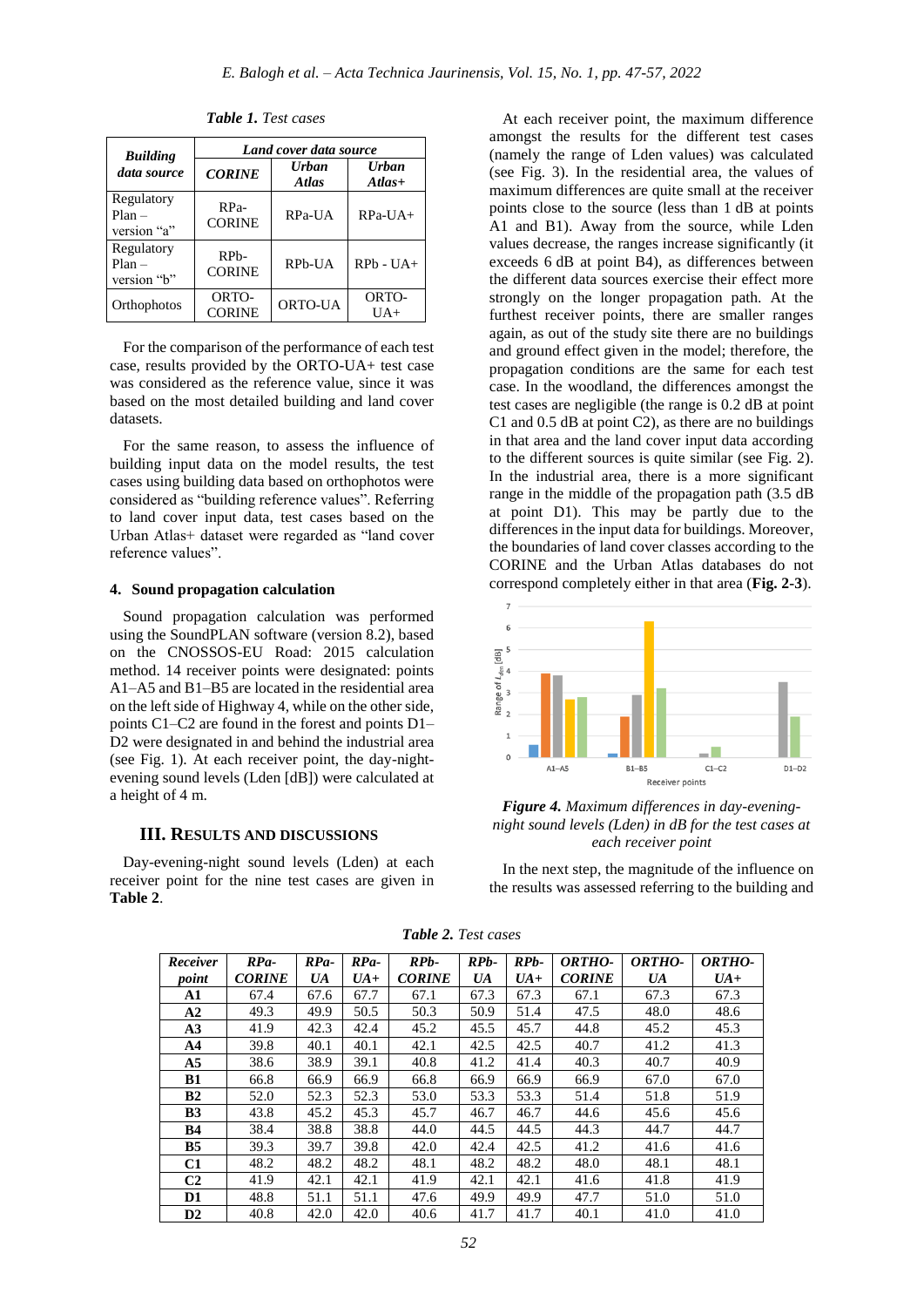land cover data. To investigate the importance of input data for buildings, the results of test cases using the same land cover data sources were compared to the corresponding building reference values (results for ORTO-CORINE, ORTO-UA and ORTO-UA+ test cases). Similarly, the analysis of the influence of input data for land cover was based on comparing the results of test cases applying the same building data sources to the suitable land cover reference values (results for RPa-UA+, RPb-UA+ and ORTO-UA+ test cases). To compare the results of test cases to the reference values, two indicators were used at each receiver point: maximum differences from the building/land cover reference values (**Table 3**) and mean of the absolute values of differences from the building/land cover reference values (**Table 3** and **Fig. 5**). Concerning the maximum differences, the signed values are presented, which enables to evaluate the direction of the differences (i. e. whether it is an overestimation or underestimation of the reference value) in addition to their magnitude. On the other hand, when calculating the mean differences, the absolute values of differences were used to represent the average magnitude of the differences at the receiver points in a more appropriate way.

*Table 3. Maximum differences and mean of the absolute values of differences from building/land cover reference values in day-evening-night sound levels (Lden) in dB at each receiver point*

| Receiver point         | Max. diff. from building<br>reference value [dB] | cover reference value<br>Max. diff. from land<br>[AB] | <b>building reference values</b><br>Mean of the absolute<br>values of diff. from<br>[dB] | values of diff. from land<br>Mean of the absolute<br>cover reference values<br>[dB] |  |
|------------------------|--------------------------------------------------|-------------------------------------------------------|------------------------------------------------------------------------------------------|-------------------------------------------------------------------------------------|--|
| ${\bf A1}$             | 0.4                                              | $-0.3$                                                | 0.2                                                                                      | 0.1                                                                                 |  |
| A2                     | 2.9                                              | $-1.2$                                                | 2.4                                                                                      | 0.9                                                                                 |  |
| $\overline{A3}$        |                                                  | $-0.5$                                                | 1.6                                                                                      | 0.3                                                                                 |  |
| $\mathbf{A}$ 4         | $-2.9$<br>1.4                                    | $-0.6$                                                | 1.2                                                                                      | 0.2                                                                                 |  |
| A <sub>5</sub>         | $-1.8$                                           | $-0.6$                                                | 1.1                                                                                      | 0.4                                                                                 |  |
| $\overline{B1}$        | $-0.1$                                           | $-0.1$                                                | $\overline{0.1}$                                                                         | 0.1                                                                                 |  |
| B2                     | 1.6                                              | $-0.5$                                                | 1.0                                                                                      | 0.2                                                                                 |  |
| B <sub>3</sub>         | 1.1                                              | $-1.5$                                                | 0.8                                                                                      | 0.6                                                                                 |  |
| B <sub>4</sub>         | $-5.9$                                           | $-0.5$                                                | 3.1                                                                                      | 0.2                                                                                 |  |
| $\overline{B5}$        | $-1.9$                                           | $-0.5$                                                | 1.4                                                                                      | 0.3                                                                                 |  |
| C1                     | 0.2                                              | $-0.1$                                                | 0.1                                                                                      | 0.0                                                                                 |  |
| $\overline{\text{C2}}$ | 0.3                                              | $-0.3$                                                | $\overline{0.1}$                                                                         | $\overline{0.1}$                                                                    |  |
| $\overline{D1}$        | 1.1                                              | $-3.3$                                                | 0.6                                                                                      | 1.3                                                                                 |  |
| $\overline{D2}$        | 1.0                                              | $-1.2$                                                | 0.8                                                                                      | 0.5                                                                                 |  |



# *Figure 5. Mean of the absolute values of differences from building/land cover reference values in day-evening-night sound levels (Lden) in dB at each receiver point*

Concerning the building data, in the residential area there are significant differences at the receiver points located in the middle range of the propagation path. The highest values of maximum differences and mean differences were detected at point A3 (-2.9 dB as maximum difference, building data source: RPa, and 1,6 dB as mean difference) and at point B4 (-5.9 dB, building data source: RPa, and 3,1 dB). Smaller *Lden* values than the building reference values are likely to be caused by assuming a constant value of 6 m for building height in test cases based on RPa building data source. This is an overestimation of the real building heights and the higher obstacles in the model result in lower sound levels. In the woodland, the differences are negligible, which follows from the lack of the buildings. In the industrial area, quite small differences were detected as well. This may be explained by that there are only a few buildings in that area; therefore, the differences in the building data sources do not influence the results significantly.

With respect to the land cover data, in the residential area much smaller differences can be noticed. The highest values of maximum differences and mean differences occur at point A2 (-1.2 dB, land cover data source: CORINE, and 0,9 dB) and at point B3 (-1.5 dB, land cover data source: CORINE, and 0,6 dB). In the woodland the differences may be ignored (maximum differences are -0.1 dB and -0.3 dB, land cover data source: CORINE, mean differences are 0,0 dB and 0,1 dB), which can be explained by the quite similar land cover input data according to the different sources. The small negative deviation is likely to be caused by that the surface of the highway is considered as a separate land cover category according to the Urban Atlas ("Other roads and associated lands", **Fig. 3a-b**), which were taken into account as a reflective surface in the model. On the other hand, in the CORINE database, the area of the highway is covered by the class "Broad-leaved forest" (**Fig. 2**), which was counted as an absorbing surface in the model calculation. In the industrial area, there is a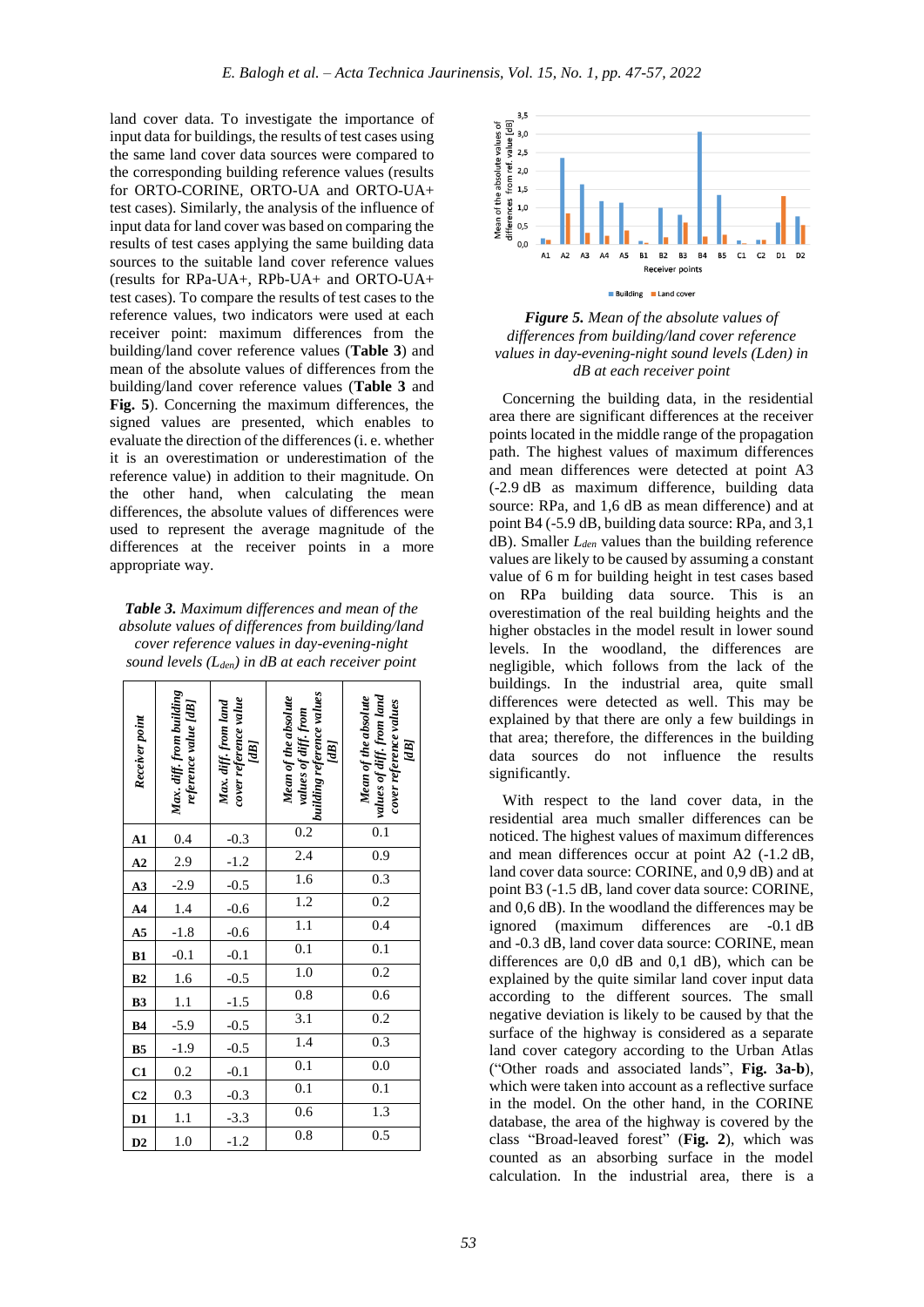significant difference between the land cover data according to both the CORINE and the Urban Atlas (**Fig. 2-3**) databases. The latter shows a broader industrial area, which means a reflective surface with smaller *G* value, while according to the CORINE database, a part of that area is defined as broadleaved forest, which is a more absorbing surface with higher *G* value. This dissimilarity can cause that there is a considerable value of maximum difference at point D1 (-3.3 dB, land cover source: CORINE) and also the mean difference is higher than it is at any other receiver points (1,3 dB).

According to the results shown in **Table 3** and **Fig. 5** the model calculation is more sensitive to the building data in the residential area. However, land cover data may have an important role in the industrial area.

Finally, the performance of each test case was estimated comparing its result to the reference value (result provided by the test case ORTO-UA+). The absolute value of the deviation of the results provided by each test case (*Lden* [dB]) from the reference value at each receiver point is presented in **Fig. 6-7**. **Fig. 6 and Fig. 7a** show that in the residential area, the test cases using PRa as building data source provided the largest deviations. Within these test cases, the version using CORINE as the land cover data source performed the weakest (3.4 dB difference at point A3 and 6.3 dB at point B4). We note that the results provided by the test case ORTO-UA are almost equal to the reference value. This can be explained by the fact that in this part of the residential area hardly any extra reflective area has been identified; therefore, UA and UA+ data sources did not differ significantly (**Fig. 3a-b**). The deviations in the woodland are negligible (0-0.3 dB), as shown in **Fig. 7b**. As described above, this can be caused by the fact that there are no buildings in that area, and the land cover input data according to the different data sources are quite similar. In the industrial area, the highest deviation values at point D1 were provided by the test cases using CORINE land cover data (**Fig. 7c**). This can be explained by the different boundaries of land cover categories according to the CORINE database and the Urban Atlas in that area, as explained above.



*Figure 6. Absolute values of differences from reference values in day-evening-night sound levels (Lden) in dB receiver points A1–A5*





## **IV. CONCLUSIONS**

The accuracy of input data is a key issue in sound propagation model calculations. To perform the mandatory strategic noise mapping tasks, input data for quite large areas have been provided. As the financial sources and manpower required for this task are significant, it is essential to get to know the importance of input data accuracy for each influencing factor. The present study aimed to assess the effect of building and land cover input data accuracy on CNOSSOS-EU sound propagation model results.

The analysis shown in this article has limitations. It focused only on two influencing parameters, while the effects of other important factors (e. g. meteorological conditions) were not examined. Because of the lack of data for parameter *p* in Hungary, default values were used in the model. As the same modelling conditions were used to determine the noise levels for each test cases to compare, it was assumed that this simplification did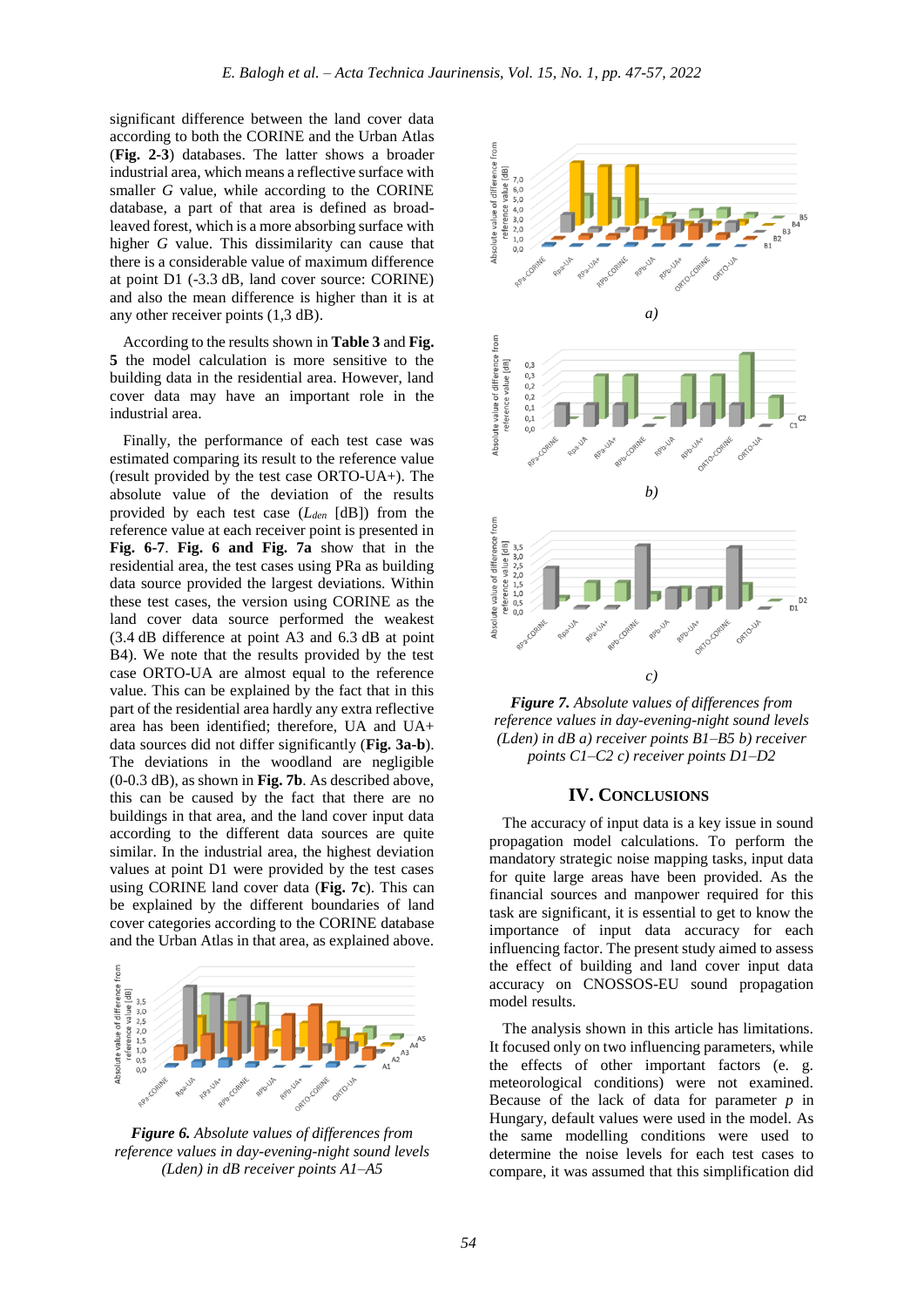not influence the conclusions can be drawn from the comparison. However, the values of parameter *p* for each part of the day at a regional scale in Hungary are expected to be determined in the framework of the CNOSSOS-EU adaptation project. Based on the result data, it could be expedient to perform further examinations on the effect of input data describing meteorological conditions.

An additional limitation is that the investigation was performed only in a given study site. Although an area with diverse land cover was selected, which includes residential, wooded and industrial areas, the conclusions drawn from the results of the analysis might be too specific. As in the residential area examined in the study there are only detached houses, the effect of other types of residential buildings (e. g. blocks of flats of different heights) cannot be assessed based on present analysis. However, horizontal and vertical expanse of the buildings can influence the propagation conditions in a significant way, mainly through multiple diffractions and reflections of the acoustic waves. Furthermore, the examined industrial area consists of only a few buildings of similar heights, but a more diverse complex of buildings may be more appropriate to assess the importance of input data for buildings. In the context of the study area, traffic flow data can be another influencing factor which could not been examined in the present study, as particular traffic flow values of a given road section were taken into account. Larger noise load caused by higher traffic flow (e. g. on a motorway) would result in a larger affected area with more buildings influencing the sound propagation. When evaluating the results, it should also be taken into account that the selected input data may reflect some typical Hungarian characteristics, which can be different from the conditions in other countries (e. g. in Western Europe). Therefore, further investigations need to be done in the future in various study sites, even in other countries. When selecting the study areas, it is recommended to select different types of residential and industrial areas, along with roads of different volume of traffic (e. g. highly urbanized, densely built-up areas with tall buildings and even a more complex road network; sparsely built-up areas along motorways; industrial areas with buildings of various sizes).

It is also important to highlight that the reference values are not considered as absolutely accurate results. They were regarded as the basis of the comparison, as they were the results of the test cases using the most detailed input data, which described the real conditions in the possibly most accurate way. In further investigations, reference values can be improved by using more accurate input data for buildings where it is available.

The results show that in the residential area, the range of *Lden* values (the maximum difference

amongst the results for the different test cases at each receiver point) can be quite large, especially in the middle of the propagation path, where differences between the different data sources exercise their effect strongly. Similarly, there is a significant range in the middle of the propagation path in the industrial area, where the boundaries of land cover classes according to the CORINE and the Urban Atlas databases do not correspond completely, besides the differences in the building databases. In the woodland, the differences amongst the test cases are negligible, as there are no buildings in that area and the land cover input data according to the different sources is quite similar. The quite large deviations amongst the results for the different test cases in the residential and industrial areas show that the accuracy of input data fundamentally influences the model results.

Taking into account all the limitations described above, it can be stated that as expected, in residential areas, the sound propagation model is more sensitive to the building data than to the land cover data. Therefore, it is recommended to use more detailed building input data (building footprints based on data sources at least at the accuracy level of orthophotos and building heights individually determined for each building instead of generalized building height levels) in those areas, while using a land cover database with higher resolution than CORINE land cover data does not provide significantly better results. Improving the land cover dataset by identifying extra absorptive areas does not have a significant effect on the results either. On the other hand, the influence of land cover input data on model results increases significantly in non-residential areas. To specify and extend the results on this issue, further investigations are recommended in areas with diverse land cover, considering that the Urban Atlas data source is only available for urban areas.

## **AUTHOR CONTRIBUTIONS**

**E. Balogh**: Conceptualization, Experiments, Writing.

**T. Schmelz**: Theoretical analysis, Review and editing.

**L. Orosz**: Supervision, Review and editing.

#### **DISCLOSURE STATEMENT**

The authors declare that they have no known competing financial interests or personal relationships that could have appeared to influence the work reported in this paper.

#### **ORCID**

**E. Balogh** <http://orcid.org/0000-0002-9006-0351>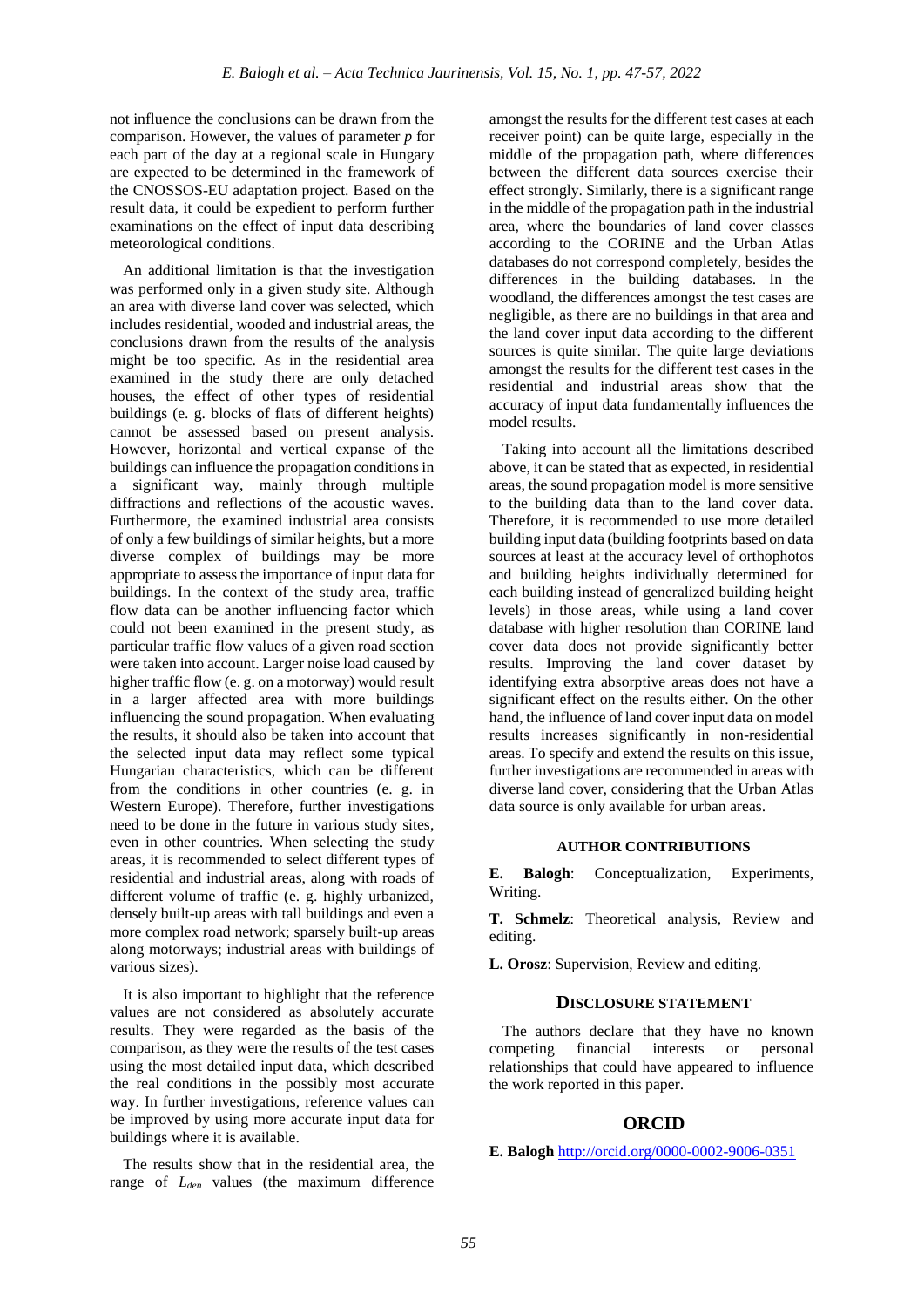# **REFERENCES**

- [1] S. Kephalopoulos, M. Paviotti, F. Anfosso-Lédée, Common Noise Assessment Methods in Europe (CNOSSOS‐EU). EUR 25379 EN. JRC72550. Luxembourg: Publications Office of the European Union (2012) <https://doi.org/10.2788/31776>
- [2] Acoustics Description and measurement of environmental noise — Part 2: Acquisition of data pertinent to land use, ISO 1996-2:1987 (1987). <https://www.iso.org/standard/6749.html>
- [3] Acoustics outdoor noise calculation of sound levels, NF S 31–133 (2011). [https://infostore.saiglobal.com/en](https://infostore.saiglobal.com/en-us/standards/nfs-31-133-2011-60554_saig_afnor_afnor_129788/)[us/standards/nfs-31-133-2011-](https://infostore.saiglobal.com/en-us/standards/nfs-31-133-2011-60554_saig_afnor_afnor_129788/) [60554\\_saig\\_afnor\\_afnor\\_129788/](https://infostore.saiglobal.com/en-us/standards/nfs-31-133-2011-60554_saig_afnor_afnor_129788/)
- [4] E. Salomons, D. Van Maercke, et al., The Harmonoise sound propagation model, Acta Acustica United with Acustica 97 (2011) pp. 62–74. <https://doi.org/10.3813/AAA.918387>
- [5] Acoustics Attenuation of sound during propagation outdoors – Part 1: Calculation of the absorption of sound by the atmosphere, ISO 9613-1:1993(E) (1993). <https://www.iso.org/standard/17426.html>
- [6] S. Kephalopoulos, M. Paviotti et al., Advances in the development of common noise assessment methods in Europe: The CNOSSOS-EU framework for strategic environmental noise mapping, Science of the Total Environment 482–483 (2014) pp. 400–-410. [https://doi.org/10.1016/j.scitotenv.2014.02.03](https://doi.org/10.1016/j.scitotenv.2014.02.031) [1](https://doi.org/10.1016/j.scitotenv.2014.02.031)
- [7] C. Foy, D. Ecotière, G. Dutilleux, Comparison of 3 engineering methods for outdoor sound propagation, in: 40. Jahrestagung für Akustik: DAGA, Oldenburg, 2014, pp. 828–829. [https://pub.dega](https://pub.dega-akustik.de/DAGA_2014/data/articles/000456.pdf)[akustik.de/DAGA\\_2014/data/articles/000456.](https://pub.dega-akustik.de/DAGA_2014/data/articles/000456.pdf) [pdf](https://pub.dega-akustik.de/DAGA_2014/data/articles/000456.pdf)
- [8] E. Salomons, A. Eisses, Investigations of the Cnossos sound propagation model, in: 11th European Congress and Exposition on Noise Control Engineering: Euronoise 2018, European Acoustics Association, Crete, 2018, pp. 1253–1260. [https://www.euronoise2018.eu/docs/papers/21](https://www.euronoise2018.eu/docs/papers/212_Euronoise2018.pdf) [2\\_Euronoise2018.pdf](https://www.euronoise2018.eu/docs/papers/212_Euronoise2018.pdf)
- [9] A. Kok, Refining the CNOSSOS-EU calculation method for environmental noise, in: 48th International Congress and Exhibition

on Noise Control Engineering: INTERNOISE 2019, International Institute of Noise Control Engineering (I-INCE), Madrid, 2019, 1418. [http://www.sea](http://www.sea-acustica.es/fileadmin/INTERNOISE_2019/Fchrs/Proceedings/1418.pdf)[acustica.es/fileadmin/INTERNOISE\\_2019/Fc](http://www.sea-acustica.es/fileadmin/INTERNOISE_2019/Fchrs/Proceedings/1418.pdf) [hrs/Proceedings/1418.pdf](http://www.sea-acustica.es/fileadmin/INTERNOISE_2019/Fchrs/Proceedings/1418.pdf)

- [10] A. Kok, A. van Beek, Amendments for CNOSSOS-EU: Description of issues and proposed solutions, RIVM Letter report 2019-0023, National Institute for Public Health and the Environment, Bilthoven, The Netherlands (2019). [https://doi.org/10.21945/RIVM-2019-0023](https://doi.org/10.21945/RIVM20190023)
- [11] K. Kumar, H. Ledoux et al., A Harmonized Data Model for Noise Simulation in the EU, ISPRS International Journal of Geo-Information 9 (2) (2020) 121. <https://doi.org/10.3390/ijgi9020121>
- [12] D. W. Morley, K. de Hoogh et al., International scale implementation of the CNOSSOS-EU road traffic noise prediction model for epidemiological studies, Environmental Pollution 206 (2015) pp. 332– 341. <https://doi.org/10.1016/j.envpol.2015.07.031>
- [13] F-E. Aballéa, J. Defrance et al., Sensitivities of outdoor sound propagation predictions to environmental input parameters, Noise Control Engineering Journal 55 (1) (2007) pp. 38–49. <https://doi.org/10.3397/1.2402310>
- [14] J-P. Faulkner, E. Murphy et al., Towards a Good Practice Guide for Implementing CNOSSOS-EU in Ireland, EPA Research Report 383. Environmental Protection Agency, Wexford, Ireland (2021). [https://www.epa.ie/publications/research/envir](https://www.epa.ie/publications/research/environment--health/Research_Report_383.pdf) [onment--health/Research\\_Report\\_383.pdf](https://www.epa.ie/publications/research/environment--health/Research_Report_383.pdf)
- [15] J. Khan, K. Kakosimos et al., The spatial relationship between traffic-related air pollution and noise in two Danish cities: Implications for health-related studies, Science of the Total Environment 726 (2020) 138577 [https://doi.org/10.1016/j.scitotenv.2020.13857](https://doi.org/10.1016/j.scitotenv.2020.138577) [7](https://doi.org/10.1016/j.scitotenv.2020.138577)
- [16] KSH, 2011. ÉVI NÉPSZÁMLÁLÁS, 3. Területi adatok, 3.14 Pest megye [CENSUS 2011, 3. Spatial Data, 3. 14 Pest County], Hungarian Central Statistical Office, Budapest, Hungary (2013), in Hungarian. URL

[https://www.ksh.hu/docs/hun/xftp/idoszaki/ne](https://www.ksh.hu/docs/hun/xftp/idoszaki/nepsz2011/nepsz_03_14_2011.pdf) [psz2011/nepsz\\_03\\_14\\_2011.pdf](https://www.ksh.hu/docs/hun/xftp/idoszaki/nepsz2011/nepsz_03_14_2011.pdf)